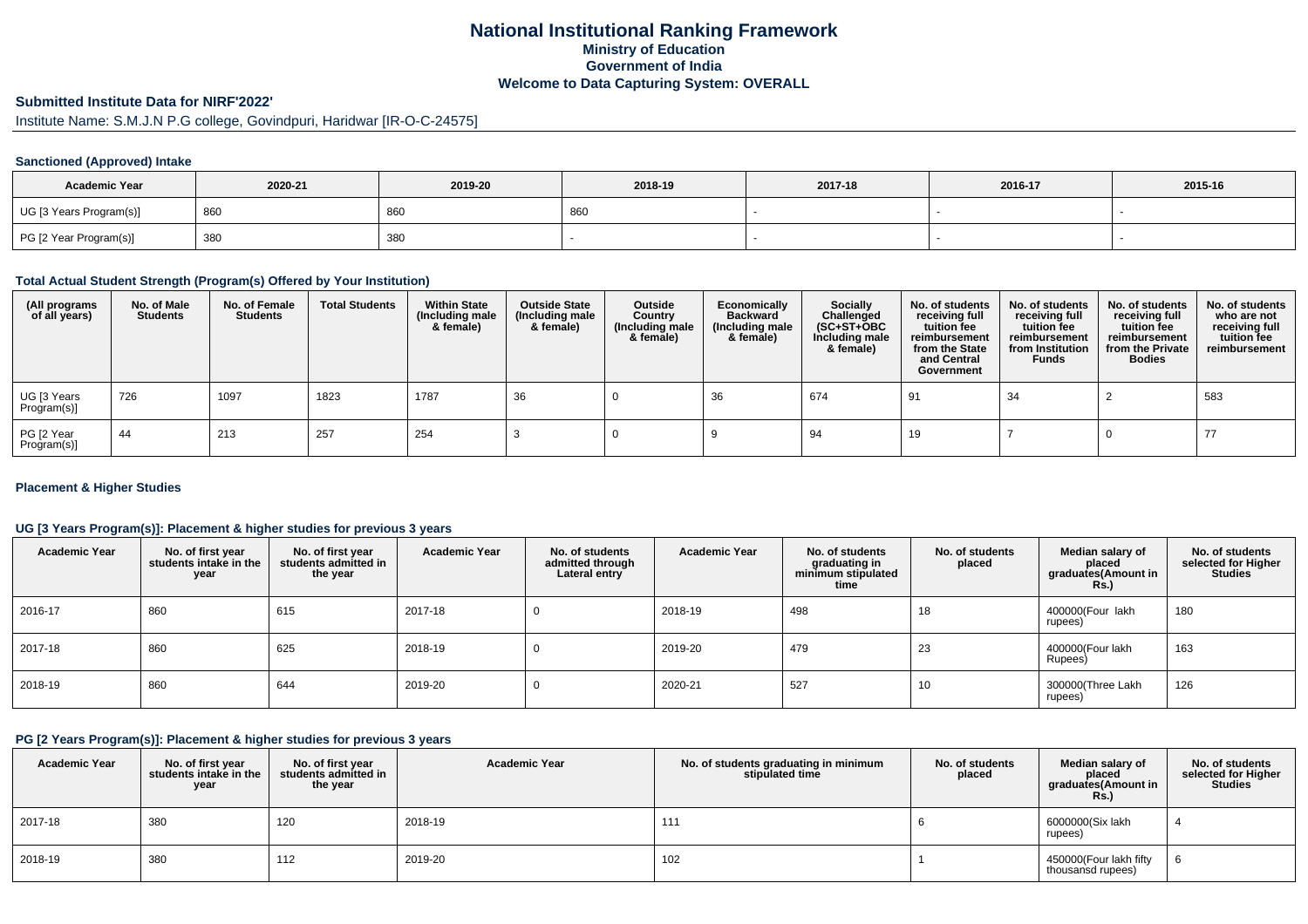| 2019-20 | 380<br>ິບບປ | $\overline{A}$ | $\sim$<br>2020-21 | 117 |  | .<br>iakr<br>Rupees) |  |
|---------|-------------|----------------|-------------------|-----|--|----------------------|--|
|---------|-------------|----------------|-------------------|-----|--|----------------------|--|

#### **Ph.D Student Details**

| Ph.D (Student pursuing doctoral program till 2020-21 Students admitted in the academic year 2020-21 should not be entered here.) |                                                                                                                                  |                                                      |                       |  |  |  |
|----------------------------------------------------------------------------------------------------------------------------------|----------------------------------------------------------------------------------------------------------------------------------|------------------------------------------------------|-----------------------|--|--|--|
|                                                                                                                                  |                                                                                                                                  |                                                      | <b>Total Students</b> |  |  |  |
| Full Time                                                                                                                        |                                                                                                                                  |                                                      |                       |  |  |  |
| Part Time                                                                                                                        |                                                                                                                                  |                                                      |                       |  |  |  |
|                                                                                                                                  | No. of Ph.D students graduated (including Integrated Ph.D)                                                                       |                                                      |                       |  |  |  |
|                                                                                                                                  | 2020-21                                                                                                                          | 2019-20<br>2018-19                                   |                       |  |  |  |
| Full Time                                                                                                                        |                                                                                                                                  |                                                      |                       |  |  |  |
| Part Time                                                                                                                        |                                                                                                                                  |                                                      |                       |  |  |  |
|                                                                                                                                  | PG (Student pursuing MD/MS/DNB program till 2020-21 Students admitted in the academic year 2021 - 22 should not be entered here) |                                                      |                       |  |  |  |
|                                                                                                                                  | Number of students pursuing PG (MD/MS/DNB) program                                                                               |                                                      |                       |  |  |  |
|                                                                                                                                  |                                                                                                                                  | No. of students Graduating in PG (MD/MS/DNB) program |                       |  |  |  |
| 2020-21                                                                                                                          | 2019-20                                                                                                                          | 2018-19                                              |                       |  |  |  |
|                                                                                                                                  |                                                                                                                                  |                                                      |                       |  |  |  |

### **Online Education**

| . Does all programs/courses were completed on time.                                                         |  | Yes                                                                                                                                                                                                                                                                                                                                                                                                                                                                                                                                                                                                                                                                                                                                                                                                                                                                                                                                                                                                                                                                                                                                                                    |                                                |  |
|-------------------------------------------------------------------------------------------------------------|--|------------------------------------------------------------------------------------------------------------------------------------------------------------------------------------------------------------------------------------------------------------------------------------------------------------------------------------------------------------------------------------------------------------------------------------------------------------------------------------------------------------------------------------------------------------------------------------------------------------------------------------------------------------------------------------------------------------------------------------------------------------------------------------------------------------------------------------------------------------------------------------------------------------------------------------------------------------------------------------------------------------------------------------------------------------------------------------------------------------------------------------------------------------------------|------------------------------------------------|--|
| 2. Measures taken to complete the syllabus of courses and programs.                                         |  | All faculty members took place in online mode of teaching to complete syllabus of courses and programs on time. During the<br>pandemic, the classes were conducted online via different ICT methods to complete the syllabus of courses and programs. The<br>lectures were delivered to the students through college's own YouTube channel, you tube channel launched by Government of<br>Uttarakhand (EDUSAT), live online classes through zoom, and google meet. To conduct the online class<br>groups were made of all the subjects by the teaching faculties and for proper supervision of classes Principal and head of the<br>dept. were added in the groups. Various notes and study material were provided to the students with the help of the whats app<br>groups. For the comprehensive continuous evaluation of the students, assignments and projects we<br>time to time. To evaluate the progress of the students many faculties took online examinations with the help of google forms and<br>this being a new format for students, they took this very enthusiastically. The Internal examinations of students were conducted<br>offline on MCQ basis. |                                                |  |
| 3. The period of delay in completion of syllabus (in months).                                               |  |                                                                                                                                                                                                                                                                                                                                                                                                                                                                                                                                                                                                                                                                                                                                                                                                                                                                                                                                                                                                                                                                                                                                                                        |                                                |  |
| 4. The period of delay in conducting exams (in months).                                                     |  |                                                                                                                                                                                                                                                                                                                                                                                                                                                                                                                                                                                                                                                                                                                                                                                                                                                                                                                                                                                                                                                                                                                                                                        |                                                |  |
| <b>Portal Name</b><br>No. of students offered online courses which have credit<br>transferred to transcript |  | Total no, of online courses which have credit transferred<br>to the transcript                                                                                                                                                                                                                                                                                                                                                                                                                                                                                                                                                                                                                                                                                                                                                                                                                                                                                                                                                                                                                                                                                         | Total no. of credits transferred to transcript |  |
| Swayam                                                                                                      |  |                                                                                                                                                                                                                                                                                                                                                                                                                                                                                                                                                                                                                                                                                                                                                                                                                                                                                                                                                                                                                                                                                                                                                                        |                                                |  |
| 5. No. of courses developed and available online on Swayam platform by your institution faculty             |  |                                                                                                                                                                                                                                                                                                                                                                                                                                                                                                                                                                                                                                                                                                                                                                                                                                                                                                                                                                                                                                                                                                                                                                        |                                                |  |

### **Financial Resources: Utilised Amount for the Capital expenditure for previous 3 years**

| <b>Academic Year</b>                                                                                 | 2020-21                | 2019-20                | 2018-19                |  |  |  |
|------------------------------------------------------------------------------------------------------|------------------------|------------------------|------------------------|--|--|--|
|                                                                                                      | <b>Utilised Amount</b> | <b>Utilised Amount</b> | <b>Utilised Amount</b> |  |  |  |
| Annual Capital Expenditure on Academic Activities and Resources (excluding expenditure on buildings) |                        |                        |                        |  |  |  |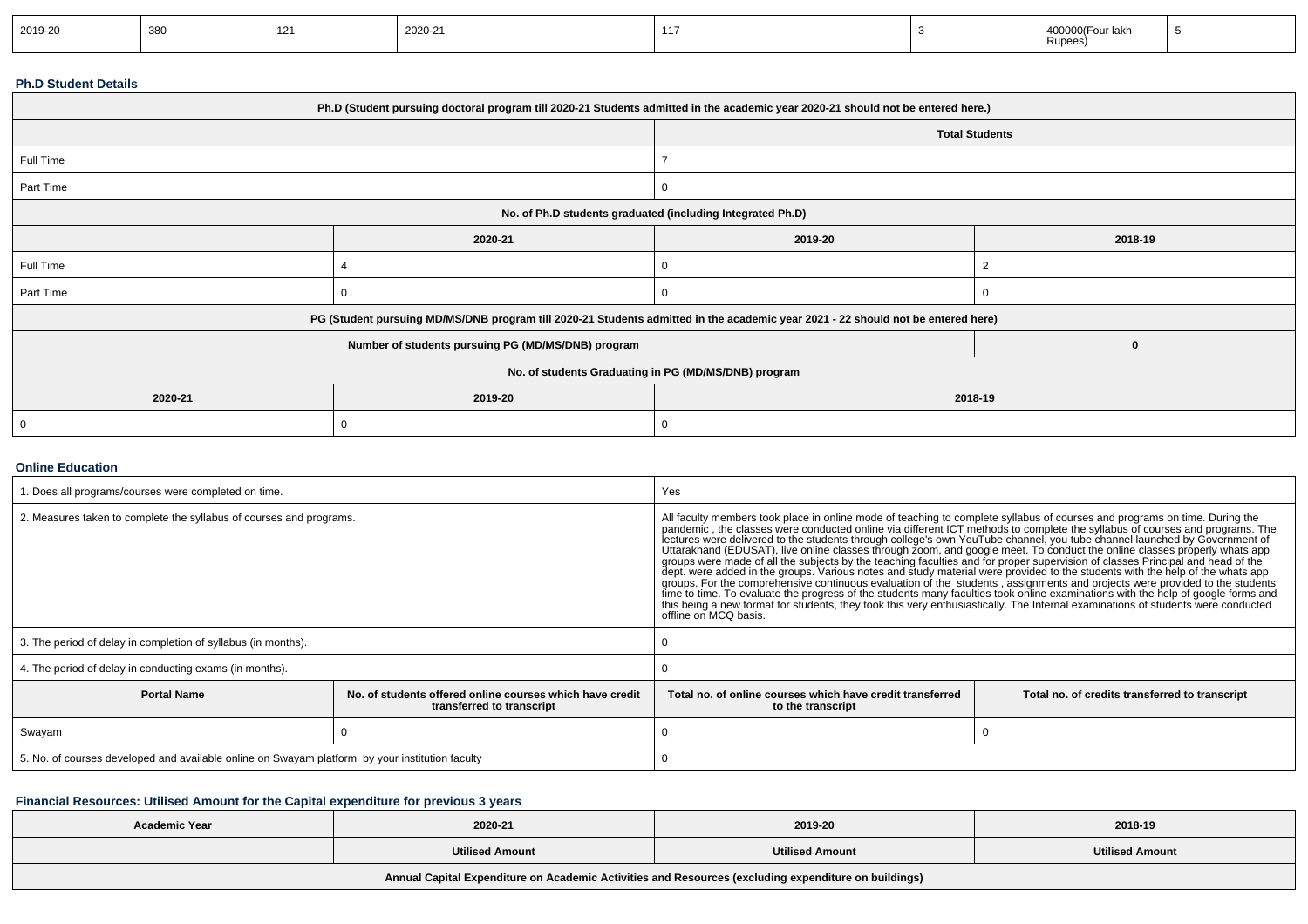| Library                                                                                         | 139144 (one lakh thirty nine thousand one hundred forty four)            | 125556 (one lakh twenty five thousand five hundred fifty six) | 209615 (two lakh nine thousand six hundred fifteen)          |
|-------------------------------------------------------------------------------------------------|--------------------------------------------------------------------------|---------------------------------------------------------------|--------------------------------------------------------------|
| New Equipment for Laboratories                                                                  | 151977 (one lakh fifty one thousand nine hundred seventy<br>seven)       | 334619 (three lakh thirty four thousand six hundred nineteen) | 330796 (three lakh thirty thousand seven hundred ninety six) |
| <b>Engineering Workshops</b>                                                                    | 0 (zero)                                                                 | 0 (zero)                                                      | 0 (zerozero)                                                 |
| Other expenditure on creation of Capital Assets (excluding<br>expenditure on Land and Building) | 291773 (two lakh ninety one thousand seven hundred and<br>seventy three) | 174038 (one lakh seventy four thousand and thirty eight)      | 202287 (two lakh two thousand two hundred eighty seven)      |

## **Financial Resources: Utilised Amount for the Operational expenditure for previous 3 years**

| <b>Academic Year</b>                                                                                                                                                                           | 2020-21                                                                                | 2019-20                                                                   | 2018-19                                                                                |  |  |  |  |  |
|------------------------------------------------------------------------------------------------------------------------------------------------------------------------------------------------|----------------------------------------------------------------------------------------|---------------------------------------------------------------------------|----------------------------------------------------------------------------------------|--|--|--|--|--|
|                                                                                                                                                                                                | <b>Utilised Amount</b>                                                                 | <b>Utilised Amount</b>                                                    | <b>Utilised Amount</b>                                                                 |  |  |  |  |  |
| <b>Annual Operational Expenditure</b>                                                                                                                                                          |                                                                                        |                                                                           |                                                                                        |  |  |  |  |  |
| Salaries (Teaching and Non Teaching staff)                                                                                                                                                     | 47529145 (four crore seventy five lakh twenty nine thousand<br>one hundred forty five) | 36907075 (three crore sixty nine lakhs seven thousand<br>sevenety five)   | 31726534 (three cores seventeen lakhs twenty six thousand<br>five hundred thirty five) |  |  |  |  |  |
| Maintenance of Academic Infrastructure or consumables and<br>other running expenditures(excluding maintenance of hostels<br>and allied services, rent of the building, depreciation cost, etc) | 2112965 (Twenty one lakh twelve thousand nine hundred sixty<br>five)                   | 2134292 (twenty on elakhs thirty four thousand two hundred<br>ninety two) | 1609099 (sixteen lakhs nine thousand ninety nine)                                      |  |  |  |  |  |
| Seminars/Conferences/Workshops                                                                                                                                                                 | 5320 (five thousand three hundred twenty)                                              | 92606 (ninety two thousand six hundred six)                               | 18908 (eighteen thousand nine hundred eight)                                           |  |  |  |  |  |

#### **IPR**

 $\Box$ 

| Calendar year            | 2020 | 2019 | 2018 |
|--------------------------|------|------|------|
| No. of Patents Published |      |      |      |
| No. of Patents Granted   |      |      |      |

### **Sponsored Research Details**

| <b>Financial Year</b>                    | 2020-21                        | 2019-20                        | 2018-19 |
|------------------------------------------|--------------------------------|--------------------------------|---------|
| Total no. of Sponsored Projects          |                                |                                |         |
| Total no. of Funding Agencies            |                                |                                |         |
| Total Amount Received (Amount in Rupees) | 270000                         | 360000                         |         |
| Amount Received in Words                 | Two lakh seventy thousand only | Three lakh sixty thousand only | Zero    |

## **Consultancy Project Details**

| <b>Financial Year</b>                    | 2020-21 | 2019-20 | 2018-19                         |
|------------------------------------------|---------|---------|---------------------------------|
| Total no. of Consultancy Projects        |         |         |                                 |
| Total no. of Client Organizations        |         |         |                                 |
| Total Amount Received (Amount in Rupees) |         |         | 120000                          |
| Amount Received in Words                 | Zero    | Zero    | One lakh Twenty Thousand rupees |

## **Executive Development Program/Management Development Programs**

| 2019-20<br>2018-19<br><b>Financial Year</b><br>2020-21 |  |
|--------------------------------------------------------|--|
|--------------------------------------------------------|--|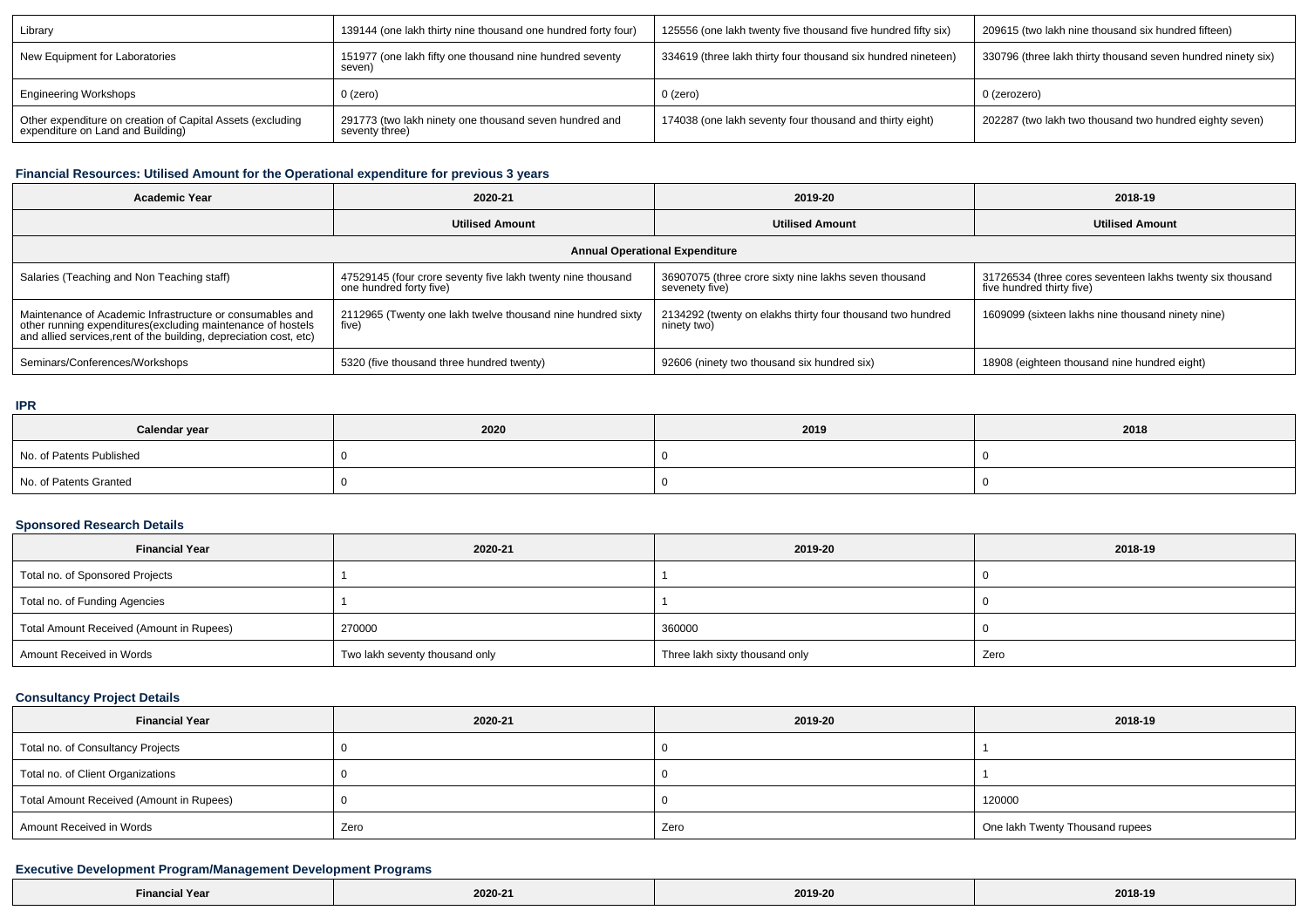| Total no. of Executive Development Programs/ Management<br>Development Programs   |      |      |      |
|-----------------------------------------------------------------------------------|------|------|------|
| Total no. of Participants                                                         |      |      |      |
| Total Annual Earnings (Amount in Rupees)(Excluding Lodging<br>& Boarding Charges) |      |      |      |
| Total Annual Earnings in Words                                                    | Zero | Zero | Zero |

## **PCS Facilities: Facilities of physically challenged students**

| 1. Do your institution buildings have Lifts/Ramps?                                                                                                         | Yes, more than 80% of the buildings |
|------------------------------------------------------------------------------------------------------------------------------------------------------------|-------------------------------------|
| 2. Do your institution have provision for walking aids, including wheelchairs and transportation from one building to another for<br>handicapped students? | Yes                                 |
| 3. Do your institution buildings have specially designed toilets for handicapped students?                                                                 | Yes, less than 40% of the buildings |

### **Accreditation**

### **NBA Accreditation**

| s vour institute have a valid NBA Accreditation? | <b>NC</b> |
|--------------------------------------------------|-----------|
| : Does                                           |           |

### **NAAC Accreditation**

| 1. Does your institute have a valid NAAC Accreditation? |            | <b>YES</b> |             |
|---------------------------------------------------------|------------|------------|-------------|
| Valid from                                              |            | Valid upto | <b>CGPA</b> |
| 03-05-2004                                              | 03-05-2009 |            | 72.35       |

## **Faculty Details**

| Srno           | <b>Name</b>              | Age | Designation                | Gender | Qualification | <b>Experience (In</b><br>Months) | <b>Currently working</b><br>with institution? | <b>Joining Date</b> | <b>Leaving Date</b>      | <b>Association type</b> |
|----------------|--------------------------|-----|----------------------------|--------|---------------|----------------------------------|-----------------------------------------------|---------------------|--------------------------|-------------------------|
|                | Dr Amita Srivastava      | 46  | <b>Assistant Professor</b> | Female | Ph.D          | 140                              | Yes                                           | 01-09-2006          | --                       | Adhoc / Contractual     |
| 2              | Dr Asha Sharma           | 57  | <b>Assistant Professor</b> | Female | Ph.D          | 116                              | Yes                                           | 04-10-2008          | $\sim$ $\sim$            | Adhoc / Contractual     |
| 3              | Dr Jagdish Chand<br>Arya | 54  | Associate Professor        | Male   | Ph.D          | 366                              | Yes                                           | 22-06-1996          | $\sim$                   | Regular                 |
|                | Dr Lata Sharma           | 59  | <b>Assistant Professor</b> | Female | Ph.D          | 50                               | Yes                                           | 07-09-2016          | $\overline{\phantom{a}}$ | Adhoc / Contractual     |
| 5              | Dr M k Sohi              | 43  | <b>Assistant Professor</b> | Male   | Ph.D          | 160                              | Yes                                           | 10-08-2000          | $\overline{\phantom{a}}$ | Adhoc / Contractual     |
| 6              | Dr Manmohan gupta        | 59  | Associate Professor        | Male   | Ph.D          | 394                              | Yes                                           | 01-09-1987          | $\overline{\phantom{a}}$ | Regular                 |
| $\overline{ }$ | Dr Mona Sharma           | 44  | <b>Assistant Professor</b> | Female | Ph.D          | 18                               | Yes                                           | 24-01-2020          | $\sim$ $\sim$            | Adhoc / Contractual     |
| 8              | Dr Nalini Jain           | 57  | Associate Professor        | Female | Ph.D          | 365                              | Yes                                           | 02-01-1990          | $- -$                    | Regular                 |
| 9              | Dr Nivindhya<br>Sharma   | 30  | <b>Assistant Professor</b> | Female | Ph.D          | 38                               | Yes                                           | 16-10-2016          | $\overline{\phantom{a}}$ | Adhoc / Contractual     |
| 10             | Dr padmavati Taneja      | 36  | <b>Assistant Professor</b> | Female | Ph.D          | 97                               | Yes                                           | 20-11-2010          | $\sim$ $\sim$            | Adhoc / Contractual     |
| 11             | Dr Pragya Joshi          | 42  | <b>Assistant Professor</b> | Female | Ph.D          | 40                               | Yes                                           | 16-08-2016          | $\overline{\phantom{a}}$ | Adhoc / Contractual     |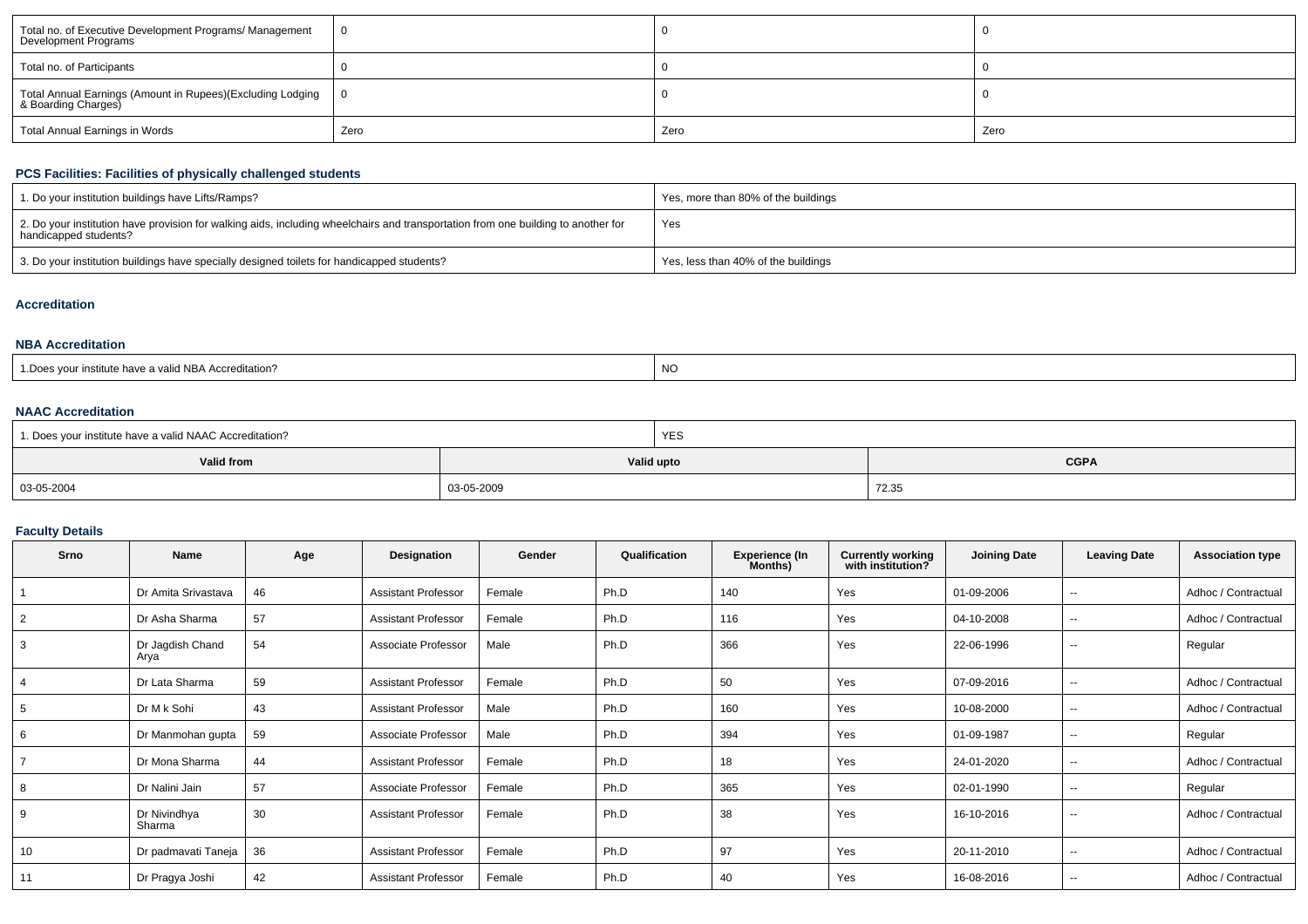| 12     | Dr Punita Sharma              | 46 | Assistant Professor                                 | Female | Ph.D                       | 28  | Yes | 06-10-2017 | $\overline{\phantom{a}}$ | Adhoc / Contractual |
|--------|-------------------------------|----|-----------------------------------------------------|--------|----------------------------|-----|-----|------------|--------------------------|---------------------|
| 13     | Dr Purnima<br>Sundriyal       | 38 | Assistant Professor                                 | Female | Ph.D                       | 100 | Yes | 17-09-2010 | $\overline{\phantom{a}}$ | Adhoc / Contractual |
| 14     | Dr Rajni singhal              | 44 | <b>Assistant Professor</b>                          | Female | Ph.D                       | 30  | Yes | 15-08-2017 | $\overline{\phantom{a}}$ | Adhoc / Contractual |
| 15     | Dr Reena Mishra               | 34 | Assistant Professor                                 | Female | Ph.D                       | 20  | Yes | 27-08-2019 | $\overline{\phantom{a}}$ | Adhoc / Contractual |
| 16     | Dr Renu singh                 | 39 | Assistant Professor                                 | Female | Ph.D                       | 60  | Yes | 14-09-2014 | $\overline{\phantom{a}}$ | Adhoc / Contractual |
| 17     | Dr S k Chauhan                | 50 | Assistant Professor                                 | Male   | Ph.D                       | 220 | Yes | 04-07-1997 | $\sim$                   | Adhoc / Contractual |
| 18     | Dr Sanjay Kumar<br>Maheshwari | 57 | Associate Professor                                 | Male   | Ph.D                       | 350 | Yes | 12-04-1991 | $\ddotsc$                | Regular             |
| 19     | Dr Saraswati Pathak           | 64 | Associate Professor                                 | Female | Ph.D                       | 354 | Yes | 15-12-1990 | $\ddotsc$                | Regular             |
| 20     | Dr Saroj Sharma               | 48 | <b>Assistant Professor</b>                          | Female | Ph.D                       | 50  | Yes | 26-08-2015 | $\overline{\phantom{a}}$ | Adhoc / Contractual |
| 21     | Dr Sugandha verma             | 35 | Assistant Professor                                 | Female | Ph.D                       | 117 | Yes | 01-10-2008 | $\sim$                   | Adhoc / Contractual |
| 22     | Dr Sunil Kumar<br>Batra       | 57 | Dean / Principal /<br>Director / Vice<br>Chancellor | Male   | Ph.D                       | 405 | Yes | 30-08-1986 | $\overline{\phantom{a}}$ | Regular             |
| 23     | Dr Sushma Nayal               | 38 | Assistant Professor                                 | Female | Ph.D                       | 113 | Yes | 28-01-2011 | $\sim$                   | Regular             |
| 24     | Dr T S TOMAR                  | 60 | Associate Professor                                 | Male   | Ph.D                       | 373 | Yes | 30-05-1989 | $\overline{\phantom{a}}$ | Regular             |
| 25     | Dr Vijay Sharma               | 37 | Assistant Professor                                 | Male   | Ph.D                       | 20  | Yes | 01-09-2019 | $\overline{\phantom{a}}$ | Adhoc / Contractual |
| 26     | Dr Vineeta Chauhan            | 47 | Assistant Professor                                 | Female | Ph.D                       | 20  | Yes | 15-08-2018 | $\sim$                   | Adhoc / Contractual |
| 27     | Mr Ankit aggarwal             | 33 | <b>Assistant Professor</b>                          | Male   | <b>MBA</b>                 | 60  | Yes | 26-08-2015 | $\overline{\phantom{a}}$ | Adhoc / Contractual |
| 28     | Mr Divyansh sharma            | 26 | <b>Assistant Professor</b>                          | Male   | M.A.(Political<br>Science) | 20  | Yes | 21-08-2019 | $\overline{\phantom{a}}$ | Adhoc / Contractual |
| 29     | Mr Vaibhav Batra              | 28 | Assistant Professor                                 | Male   | <b>NET</b>                 | 54  | Yes | 10-08-2018 | $\ddotsc$                | Adhoc / Contractual |
| 30     | Mr Vinay Thapliyal            | 37 | Assistant Professor                                 | Male   | <b>NET</b>                 | 110 | Yes | 28-10-2010 | $\sim$                   | Regular             |
| 31     | Mr Vineet Saxena              | 43 | Assistant Professor                                 | Male   | M. Phil                    | 160 | Yes | 01-09-2005 | $\overline{\phantom{a}}$ | Adhoc / Contractual |
| 32     | Mr VIvek Mittal               | 42 | Assistant Professor                                 | Female | M.COM                      | 60  | Yes | 24-08-2014 | $\overline{\phantom{a}}$ | Adhoc / Contractual |
| 33     | Mrs Amita Malhotra            | 53 | Assistant Professor                                 | Female | M. Phil                    | 20  | Yes | 06-09-2018 | $\sim$                   | Adhoc / Contractual |
| 34     | Mrs kavita Chhabra            | 39 | Assistant Professor                                 | Female | <b>MBA</b>                 | 20  | Yes | 01-09-2019 | $\overline{\phantom{a}}$ | Adhoc / Contractual |
| 35     | Mrs Richa Minocha             | 36 | <b>Assistant Professor</b>                          | Female | <b>SLET</b>                | 80  | Yes | 04-09-2013 | $\ddotsc$                | Adhoc / Contractual |
| $36\,$ | Mrs Rinkal Goel               | 38 | <b>Assistant Professor</b>                          | Female | $M.$ COM                   | 130 | Yes | 05-09-2007 | $\rightarrow$            | Adhoc / Contractual |
| 37     | Mrs Sakshi<br>Aggarwal        | 36 | Assistant Professor                                 | Female | M.Tech                     | 8   | Yes | 14-08-2017 | $\sim$                   | Adhoc / Contractual |
| 38     | Ms Aastha anand               | 23 | <b>Assistant Professor</b>                          | Female | <b>NET</b>                 | 6   | Yes | 11-12-2020 | $\sim$                   | Adhoc / Contractual |
| 39     | Ms Antim Tyagi                | 24 | <b>Assistant Professor</b>                          | Female | M.A.(Economics)            | 14  | Yes | 27-02-2020 | $\overline{\phantom{a}}$ | Adhoc / Contractual |
| 40     | Ms Deepika Anand              | 27 | <b>Assistant Professor</b>                          | Female | M.Sc.                      | 30  | Yes | 06-09-2017 | $\sim$                   | Adhoc / Contractual |
| 41     | Ms Neha Gupta                 | 30 | <b>Assistant Professor</b>                          | Female | <b>MCA</b>                 | 42  | Yes | 20-07-2016 | $\overline{\phantom{a}}$ | Adhoc / Contractual |
| 42     | Ms Yogeshwari                 | 30 | <b>Assistant Professor</b>                          | Female | M.A.(Sociology)            | 27  | Yes | 08-11-2017 | $\overline{\phantom{a}}$ | Adhoc / Contractual |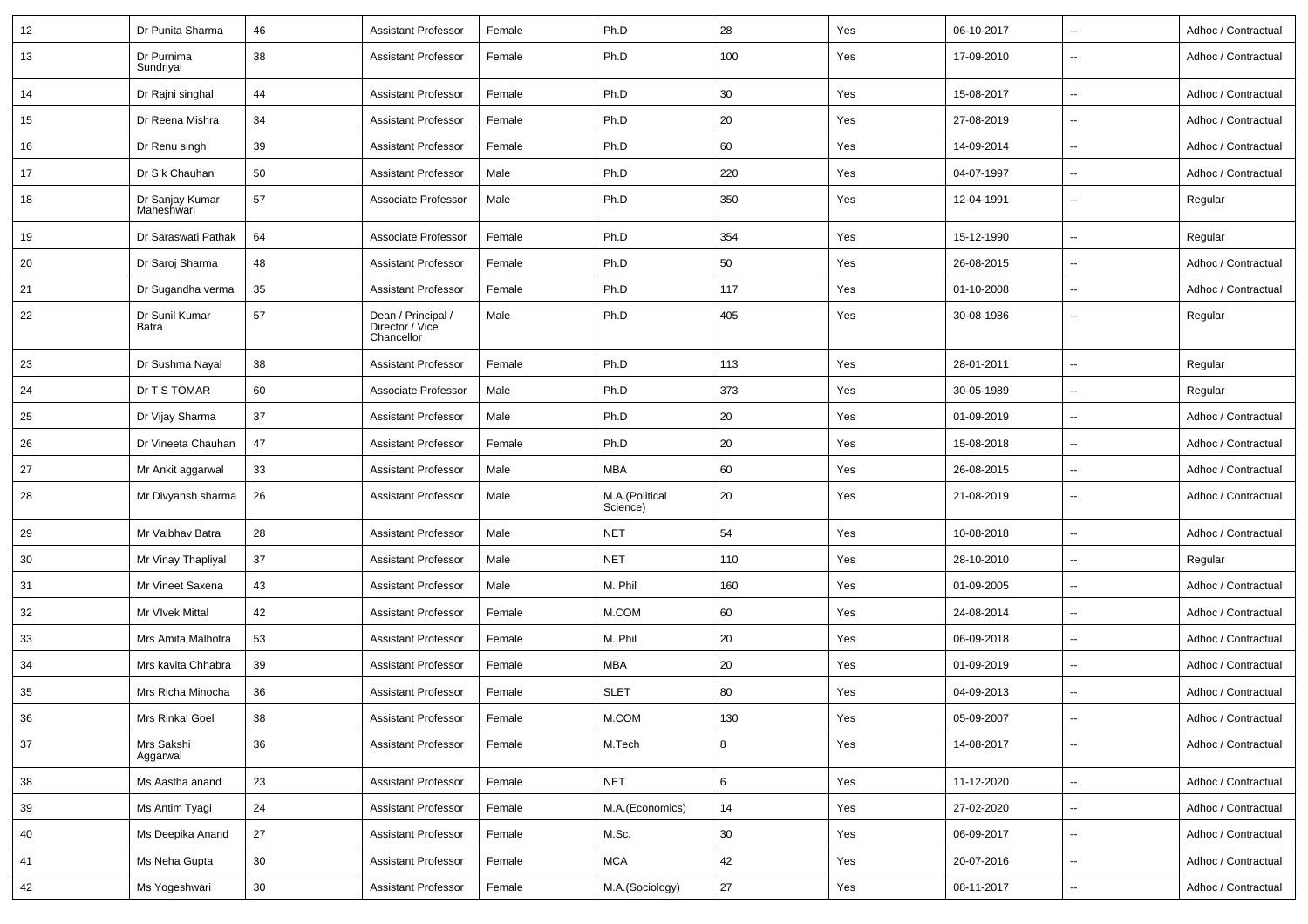# **National Institutional Ranking FrameworkMinistry of Education Government of IndiaWelcome to Data Capturing System: COLLEGE**

# **Submitted Institute Data for NIRF'2022'**

# Institute Name: S.M.J.N P.G college, Govindpuri, Haridwar [IR-C-C-24575]

### **Sanctioned (Approved) Intake**

| <b>Academic Year</b>    | 2020-21 | 2019-20 | 2018-19 | 2017-18 | 2016-17 | 2015-16 |
|-------------------------|---------|---------|---------|---------|---------|---------|
| UG [3 Years Program(s)] | 860     | 860     | 860     |         |         |         |
| PG [2 Year Program(s)]  | 380     | 380     |         |         |         |         |

#### **Total Actual Student Strength (Program(s) Offered by Your Institution)**

| (All programs<br>of all years) | No. of Male<br><b>Students</b> | No. of Female<br><b>Students</b> | <b>Total Students</b> | <b>Within State</b><br>(Including male<br>& female) | <b>Outside State</b><br>(Including male<br>& female) | Outside<br>Country<br>Including male)<br>& female) | Economically<br>Backward<br>(Including male<br>& female) | Socially<br>Challenged<br>$(SC+ST+OBC)$<br>Including male<br>& female) | No. of students<br>receiving full<br>tuition fee<br>reimbursement<br>from the State<br>and Central<br>Government | No. of students<br>receiving full<br>tuition fee<br>reimbursement<br>from Institution<br><b>Funds</b> | No. of students<br>receiving full<br>tuition fee<br>reimbursement<br>from the Private<br><b>Bodies</b> | No. of students<br>who are not<br>receiving full<br>tuition fee<br>reimbursement |
|--------------------------------|--------------------------------|----------------------------------|-----------------------|-----------------------------------------------------|------------------------------------------------------|----------------------------------------------------|----------------------------------------------------------|------------------------------------------------------------------------|------------------------------------------------------------------------------------------------------------------|-------------------------------------------------------------------------------------------------------|--------------------------------------------------------------------------------------------------------|----------------------------------------------------------------------------------|
| UG [3 Years<br>Program(s)]     | 726                            | 1097                             | 1823                  | 1787                                                | 36                                                   |                                                    | 36                                                       | 674                                                                    | 91                                                                                                               | 34                                                                                                    |                                                                                                        | 583                                                                              |
| PG [2 Year<br>Program(s)]      | 44                             | 213                              | 257                   | 254                                                 |                                                      |                                                    |                                                          | 94                                                                     | 19                                                                                                               |                                                                                                       |                                                                                                        | 77                                                                               |

### **Placement & Higher Studies**

### **UG [3 Years Program(s)]: Placement & higher studies for previous 3 years**

| <b>Academic Year</b> | No. of first year<br>students intake in the<br>year | No. of first year<br>students admitted in<br>the year | <b>Academic Year</b> | No. of students graduating in minimum<br>stipulated time | No. of students<br>placed | Median salary of<br>placed<br>graduates(Amount in<br><b>Rs.)</b> | No. of students<br>selected for Higher<br><b>Studies</b> |
|----------------------|-----------------------------------------------------|-------------------------------------------------------|----------------------|----------------------------------------------------------|---------------------------|------------------------------------------------------------------|----------------------------------------------------------|
| 2016-17              | 860                                                 | 615                                                   | 2018-19              | 498                                                      | 18                        | 400000(four lakh<br>rupees)                                      | 180                                                      |
| 2017-18              | 860                                                 | 625                                                   | 2019-20              | 479                                                      | 23                        | 400000(four lakh<br>rupees)                                      | 163                                                      |
| 2018-19              | 860                                                 | 644                                                   | 2020-21              | 527                                                      | 10                        | 300000(three lakh<br>rupees)                                     | 126                                                      |

#### **PG [2 Years Program(s)]: Placement & higher studies for previous 3 years**

| <b>Academic Year</b> | No. of first year<br>students intake in the<br>year | No. of first vear<br>students admitted in<br>the year | <b>Academic Year</b> | No. of students graduating in minimum<br>stipulated time | No. of students<br>placed | Median salary of<br>placed<br>graduates(Amount in<br><b>Rs.)</b> | No. of students<br>selected for Higher<br><b>Studies</b> |
|----------------------|-----------------------------------------------------|-------------------------------------------------------|----------------------|----------------------------------------------------------|---------------------------|------------------------------------------------------------------|----------------------------------------------------------|
| 2017-18              | 380                                                 | 120                                                   | 2018-19              | 111                                                      |                           | 600000(six lakh<br>rupees)                                       |                                                          |
| 2018-19              | 380                                                 | 112                                                   | 2019-20              | 102                                                      |                           | 450000(four lakh fifty<br>thousand rupees)                       |                                                          |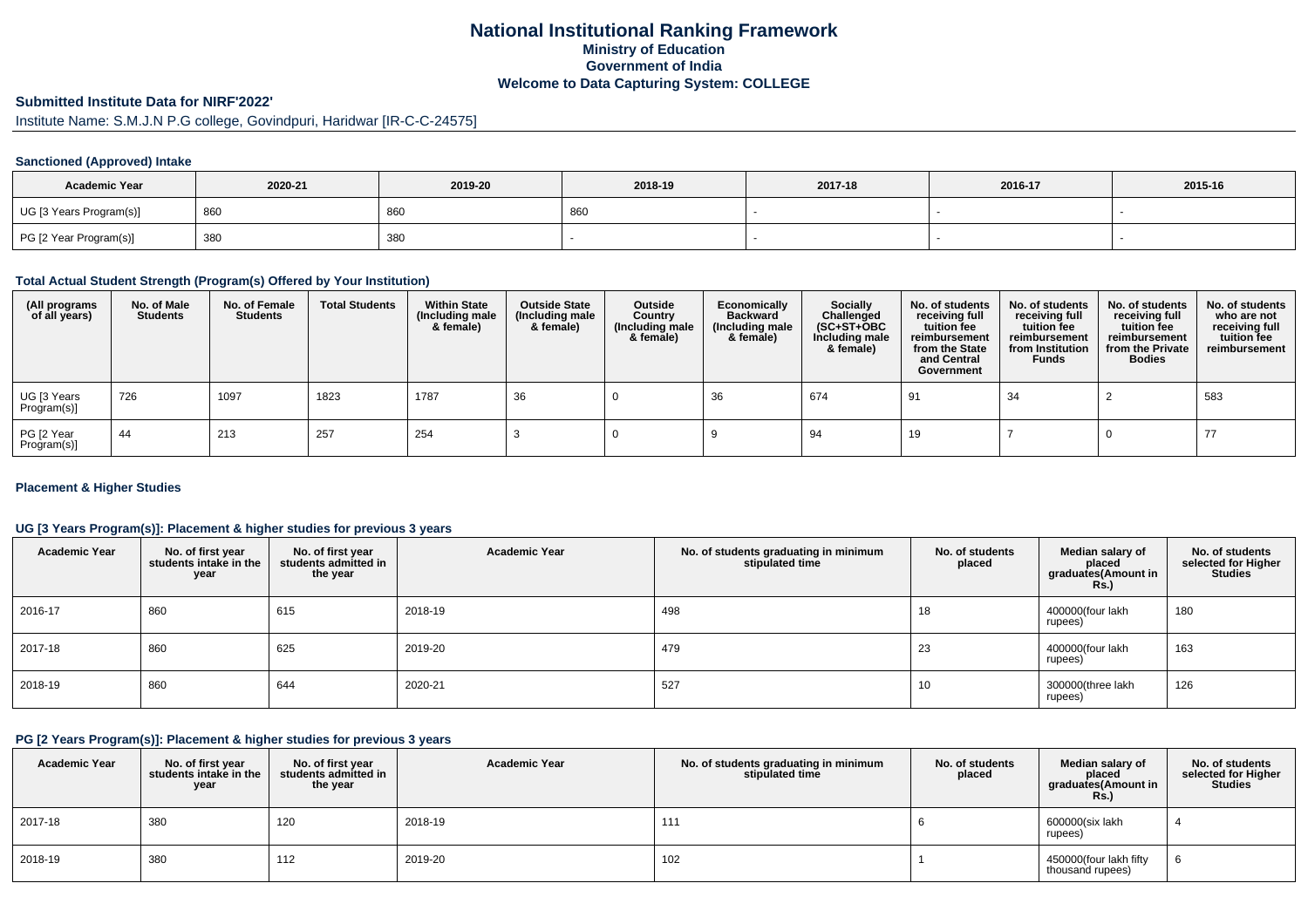| 2019-20 | 380 | 14 | 2020-21 | $\overline{A}$<br>11 L |  | 400000(four lakh<br>rupees) |  |
|---------|-----|----|---------|------------------------|--|-----------------------------|--|
|---------|-----|----|---------|------------------------|--|-----------------------------|--|

### **Financial Resources: Utilised Amount for the Capital expenditure for previous 3 years**

| <b>Academic Year</b>                                                                                 | 2020-21                                                                  | 2019-20                                                       | 2018-19                                                      |  |  |  |  |  |  |
|------------------------------------------------------------------------------------------------------|--------------------------------------------------------------------------|---------------------------------------------------------------|--------------------------------------------------------------|--|--|--|--|--|--|
|                                                                                                      | <b>Utilised Amount</b>                                                   |                                                               | <b>Utilised Amount</b>                                       |  |  |  |  |  |  |
| Annual Capital Expenditure on Academic Activities and Resources (excluding expenditure on buildings) |                                                                          |                                                               |                                                              |  |  |  |  |  |  |
| Library                                                                                              | 139144 (one lakh thirty nine thousand one hundred forty four)            | 125556 (one lakh twenty five thousand five hundred fifty six) | 209615 (two lakh nine thousand six hundred fifteen)          |  |  |  |  |  |  |
| New Equipment for Laboratories                                                                       | 151977 (one lakh fifty one thousand nine hundred seventy<br>seven)       | 334619 (three lakh thirty four thousand six hundred nineteen) | 330796 (three lakh thirty thousand seven hundred ninety six) |  |  |  |  |  |  |
| Other expenditure on creation of Capital Assets (excluding<br>expenditure on Land and Building)      | 291773 (two lakh ninety one thousand seven hundred and<br>seventy three) | 174038 (one lakh seventy four thousand and thirty eight)      | 202287 (two lakh two thousand two hundred eighty seven)      |  |  |  |  |  |  |

### **Financial Resources: Utilised Amount for the Operational expenditure for previous 3 years**

| <b>Academic Year</b>                                                                                                                                                                            | 2020-21                                                                                 |                                                                           | 2018-19                                                                                |  |  |  |  |  |  |
|-------------------------------------------------------------------------------------------------------------------------------------------------------------------------------------------------|-----------------------------------------------------------------------------------------|---------------------------------------------------------------------------|----------------------------------------------------------------------------------------|--|--|--|--|--|--|
|                                                                                                                                                                                                 | <b>Utilised Amount</b>                                                                  | <b>Utilised Amount</b>                                                    | <b>Utilised Amount</b>                                                                 |  |  |  |  |  |  |
| <b>Annual Operational Expenditure</b>                                                                                                                                                           |                                                                                         |                                                                           |                                                                                        |  |  |  |  |  |  |
| Salaries (Teaching and Non Teaching staff)                                                                                                                                                      | 47529145 (four crore seventy five lakh twenty nine thousand<br>one hundred forty five ) | 36907075 (three crore sixty nine lakhs seven thousand<br>sevenety five)   | 31726534 (three cores seventeen lakhs twenty six thousand<br>five hundred thirty five) |  |  |  |  |  |  |
| Maintenance of Academic Infrastructure or consumables and<br>other running expenditures (excluding maintenance of hostels<br>and allied services, rent of the building, depreciation cost, etc) | 2112965 (Twenty one lakh twelve thousand nine hundred sixty<br>five)                    | 2134292 (twenty on elakhs thirty four thousand two hundred<br>ninety two) | 1609099 (sixteen lakhs nine thousand ninety nine)                                      |  |  |  |  |  |  |
| Seminars/Conferences/Workshops                                                                                                                                                                  | 5320 (five thousand three hundred twenty)                                               | 92606 (ninety two thousand six hundred six)                               | 18908 (eighteen thousand nine hundred eight)                                           |  |  |  |  |  |  |

## **PCS Facilities: Facilities of physically challenged students**

| 1. Do your institution buildings have Lifts/Ramps?                                                                                                         | Yes, more than 80% of the buildings |
|------------------------------------------------------------------------------------------------------------------------------------------------------------|-------------------------------------|
| 2. Do your institution have provision for walking aids, including wheelchairs and transportation from one building to another for<br>handicapped students? | Yes                                 |
| 3. Do your institution buildings have specially designed toilets for handicapped students?                                                                 | Yes, less than 40% of the buildings |

### **Faculty Details**

| Srno | Name                          | Age | Designation                                         | Gender | Qualification | <b>Experience (In</b><br>Months) | <b>Currently working</b><br>with institution? | <b>Joining Date</b> | <b>Leaving Date</b>      | <b>Association type</b> |
|------|-------------------------------|-----|-----------------------------------------------------|--------|---------------|----------------------------------|-----------------------------------------------|---------------------|--------------------------|-------------------------|
|      | Dr Sunil Kumar<br>Batra       | 57  | Dean / Principal /<br>Director / Vice<br>Chancellor | Male   | Ph.D          | 405                              | Yes                                           | 30-08-1986          | $\overline{\phantom{a}}$ | Regular                 |
| 2    | Dr Manmohan gupta             | 59  | Associate Professor                                 | Male   | Ph.D          | 394                              | Yes                                           | 01-09-1987          | $\sim$                   | Regular                 |
| 3    | Dr T S TOMAR                  | 60  | Associate Professor                                 | Male   | Ph.D          | 373                              | Yes                                           | 30-05-1989          | $- -$                    | Regular                 |
| 4    | Dr Saraswati Pathak           | 64  | Associate Professor                                 | Female | Ph.D          | 354                              | Yes                                           | 15-12-1990          | $- -$                    | Regular                 |
| 5    | Dr Sanjay Kumar<br>Maheshwari | 57  | Associate Professor                                 | Male   | Ph.D          | 350                              | Yes                                           | 12-04-1991          | $\sim$                   | Regular                 |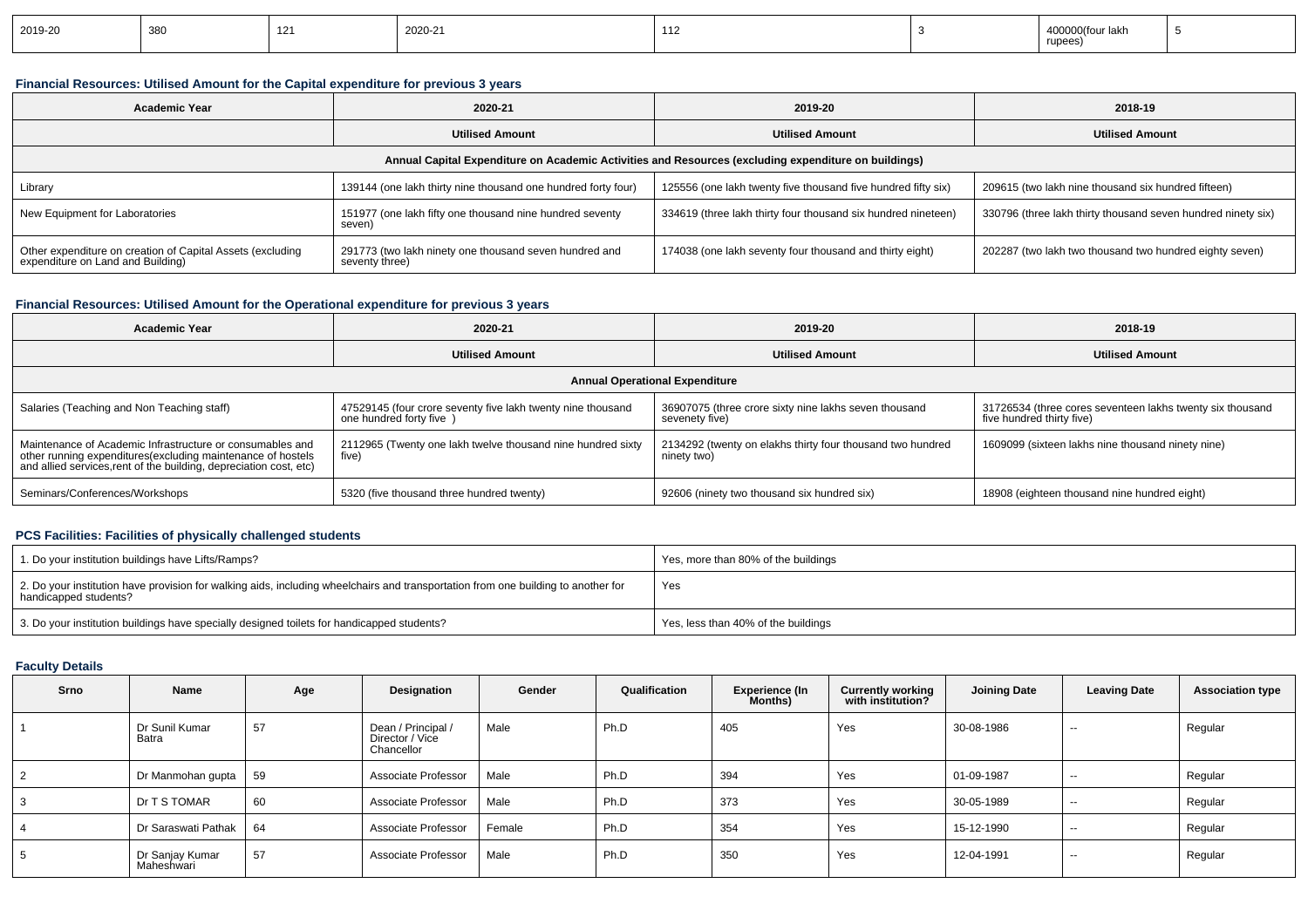| 6              | Dr Jagdish Chand<br>Arya | 54 | Associate Professor        | Male   | Ph.D            | 366    | Yes | 22-06-1996 |                          | Regular             |
|----------------|--------------------------|----|----------------------------|--------|-----------------|--------|-----|------------|--------------------------|---------------------|
| $\overline{7}$ | Dr Nalini Jain           | 57 | Associate Professor        | Female | Ph.D            | 365    | Yes | 02-01-1990 |                          | Regular             |
| 8              | Mr Vinay Thapliyal       | 37 | Assistant Professor        | Male   | <b>NET</b>      | 110    | Yes | 28-10-2010 | $\overline{\phantom{a}}$ | Regular             |
| 9              | Dr Sushma Nayal          | 38 | Assistant Professor        | Female | Ph.D            | 113    | Yes | 28-01-2011 |                          | Regular             |
| 10             | Mr Vaibhav Batra         | 28 | <b>Assistant Professor</b> | Male   | <b>NET</b>      | 54     | Yes | 10-08-2018 |                          | Adhoc / Contractual |
| 11             | Dr M k Sohi              | 43 | Assistant Professor        | Male   | Ph.D            | 160    | Yes | 10-08-2000 | $\overline{\phantom{a}}$ | Adhoc / Contractual |
| 12             | Dr Sugandha verma        | 35 | <b>Assistant Professor</b> | Female | Ph.D            | 117    | Yes | 01-10-2008 | $\overline{\phantom{a}}$ | Adhoc / Contractual |
| 13             | Dr Lata Sharma           | 59 | <b>Assistant Professor</b> | Female | Ph.D            | 50     | Yes | 07-09-2016 | $\sim$                   | Adhoc / Contractual |
| 14             | Mrs Richa Minocha        | 36 | Assistant Professor        | Female | <b>SLET</b>     | 80     | Yes | 04-09-2013 |                          | Adhoc / Contractual |
| 15             | Mrs Rinkal Goel          | 38 | <b>Assistant Professor</b> | Female | M.COM           | 130    | Yes | 05-09-2007 | $\overline{\phantom{a}}$ | Adhoc / Contractual |
| 16             | Mr VIvek Mittal          | 42 | Assistant Professor        | Female | M.COM           | 60     | Yes | 24-08-2014 |                          | Adhoc / Contractual |
| 17             | Dr padmavati Taneja      | 36 | Assistant Professor        | Female | Ph.D            | 97     | Yes | 20-11-2010 | $\overline{\phantom{a}}$ | Adhoc / Contractual |
| 18             | Mrs Sakshi<br>Aggarwal   | 36 | <b>Assistant Professor</b> | Female | M.Tech          | 8      | Yes | 14-08-2017 |                          | Adhoc / Contractual |
| 19             | Mr Vineet Saxena         | 43 | <b>Assistant Professor</b> | Male   | M. Phil         | 160    | Yes | 01-09-2005 | $\ddotsc$                | Adhoc / Contractual |
| 20             | Dr Vijay Sharma          | 37 | Assistant Professor        | Male   | Ph.D            | 20     | Yes | 01-09-2019 | $\overline{\phantom{a}}$ | Adhoc / Contractual |
| 21             | Dr Mona Sharma           | 44 | Assistant Professor        | Female | Ph.D            | 18     | Yes | 24-01-2020 | $\overline{\phantom{a}}$ | Adhoc / Contractual |
| 22             | Dr Purnima<br>Sundriyal  | 38 | <b>Assistant Professor</b> | Female | Ph.D            | 100    | Yes | 17-09-2010 |                          | Adhoc / Contractual |
| 23             | Ms Neha Gupta            | 30 | Assistant Professor        | Female | <b>MCA</b>      | 42     | Yes | 20-07-2016 | $\overline{\phantom{a}}$ | Adhoc / Contractual |
| 24             | Ms Deepika Anand         | 27 | Assistant Professor        | Female | M.Sc.           | 30     | Yes | 06-09-2017 |                          | Adhoc / Contractual |
| 25             | Dr Amita Srivastava      | 46 | Assistant Professor        | Female | Ph.D            | 140    | Yes | 01-09-2006 |                          | Adhoc / Contractual |
| 26             | Dr Saroj Sharma          | 48 | Assistant Professor        | Female | Ph.D            | 50     | Yes | 26-08-2015 |                          | Adhoc / Contractual |
| 27             | Dr Nivindhya<br>Sharma   | 30 | Assistant Professor        | Female | Ph.D            | 38     | Yes | 16-10-2016 | $\overline{\phantom{a}}$ | Adhoc / Contractual |
| 28             | Ms Antim Tyagi           | 24 | Assistant Professor        | Female | M.A.(Economics) | 14     | Yes | 27-02-2020 | $\overline{\phantom{a}}$ | Adhoc / Contractual |
| 29             | Dr Vineeta Chauhan       | 47 | Assistant Professor        | Female | Ph.D            | 20     | Yes | 15-08-2018 |                          | Adhoc / Contractual |
| 30             | Dr Reena Mishra          | 34 | <b>Assistant Professor</b> | Female | Ph.D            | 20     | Yes | 27-08-2019 |                          | Adhoc / Contractual |
| 31             | Dr S k Chauhan           | 50 | <b>Assistant Professor</b> | Male   | Ph.D            | 220    | Yes | 04-07-1997 |                          | Adhoc / Contractual |
| 32             | Ms Aastha anand          | 23 | <b>Assistant Professor</b> | Female | <b>NET</b>      | 6      | Yes | 11-12-2020 |                          | Adhoc / Contractual |
| 33             | Dr Asha Sharma           | 57 | <b>Assistant Professor</b> | Female | Ph.D            | 116    | Yes | 04-10-2008 |                          | Adhoc / Contractual |
| 34             | Dr Rajni singhal         | 44 | <b>Assistant Professor</b> | Female | Ph.D            | 30     | Yes | 15-08-2017 | $\sim$                   | Adhoc / Contractual |
| 35             | Dr Renu singh            | 39 | <b>Assistant Professor</b> | Female | Ph.D            | 60     | Yes | 14-09-2014 | $\overline{\phantom{a}}$ | Adhoc / Contractual |
| 36             | Ms Yogeshwari            | 30 | <b>Assistant Professor</b> | Female | M.A.(Sociology) | 27     | Yes | 08-11-2017 | $\overline{\phantom{a}}$ | Adhoc / Contractual |
| 37             | Mrs kavita Chhabra       | 39 | <b>Assistant Professor</b> | Female | MBA             | $20\,$ | Yes | 01-09-2019 | $\overline{\phantom{a}}$ | Adhoc / Contractual |